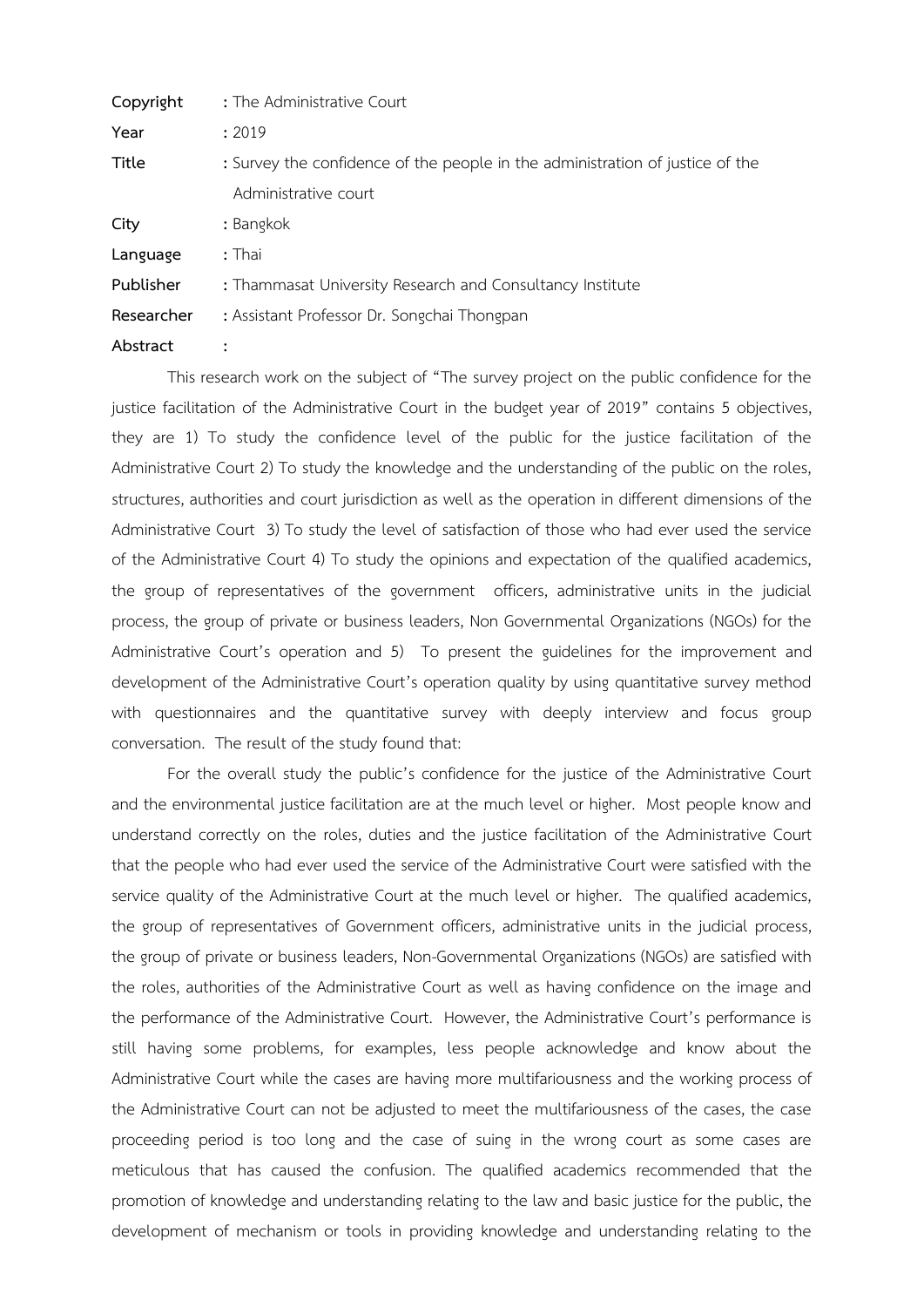news and information, the adaptation of oneself in the present time to raise the level of working quality and the public services as well as the creation of confidence for the public, etc., should be thoroughly improved in corresponding to the target group. The Administrative Court is expected to be the organization that can help to develop the state affairs for the better and to protect the public in receiving the services from the state.

The recommendation was given by the group of researchers as follows: 1) To focus on the public relations to conform to the group of target's specifications; improve the information service center (Call Center) for the effectiveness and capability comparing to other administrative units such as Royal Thai Police; focus on the information interested by the public; provide the knowledge and understanding in the issues that misunderstood by the group of samples; improve and develop the contents and patterns of media in publicizing the information to be noteworthy, up-to-date, firm, easy to understand and continuous publicity; summarize the judgment for the public to be understood more easily. 2) The cooperation among different courts should be coordinated for providing knowledge to the public; coordinate with the local office of administrative cases in working together to provide the administrative case knowledge to the state personnel and local administrative organizations to develop the Office of the local administrative promotion to be the important mechanism in providing knowledge to the local administrative organizations; develop the community justice center in each province to be the important mechanism in providing knowledge and assistance to the public; cooperate with the educational institutes in providing knowledge on the administrative cases to the public. The Administrative Court should cooperate with the Office of the Auditor General of Thailand to provide knowledge to the government officials, using the opportunity in providing knowledge to enable the people living far away to get into the access of knowledge more easily, using the true experience in providing knowledge, the training to provide the short term knowledge to the public of different groups should be organized, the volunteer attorneys systems should be developed, the knowledge on the judgment of the administrative case principle of law from the Administrative Court's decision should be provided, specially in the group of personnel of the administrative units and local administrative organization, the contents of knowledge should be adjusted to be easier to understand, the case that the administrative unit is the offender should be developed as the training course to provide knowledge to the personnel of the administrative units. The outstanding cases should be used as the examples in providing the knowledge. The court's judgment should be shortened the same as the judgment of the supreme court. The training should be relating to the case proceedings procedures of the Administrative Court and the practice should be more emphasized than the theory. 3) To develop the confidence to the justice facilitation of the Administrative Court for the public, specially in the issue that the result of the assessment is rather low, erasing the negative image against the Administrative Court and creating the image of being the organization who can work together with the administrative units. 4) To improve the service